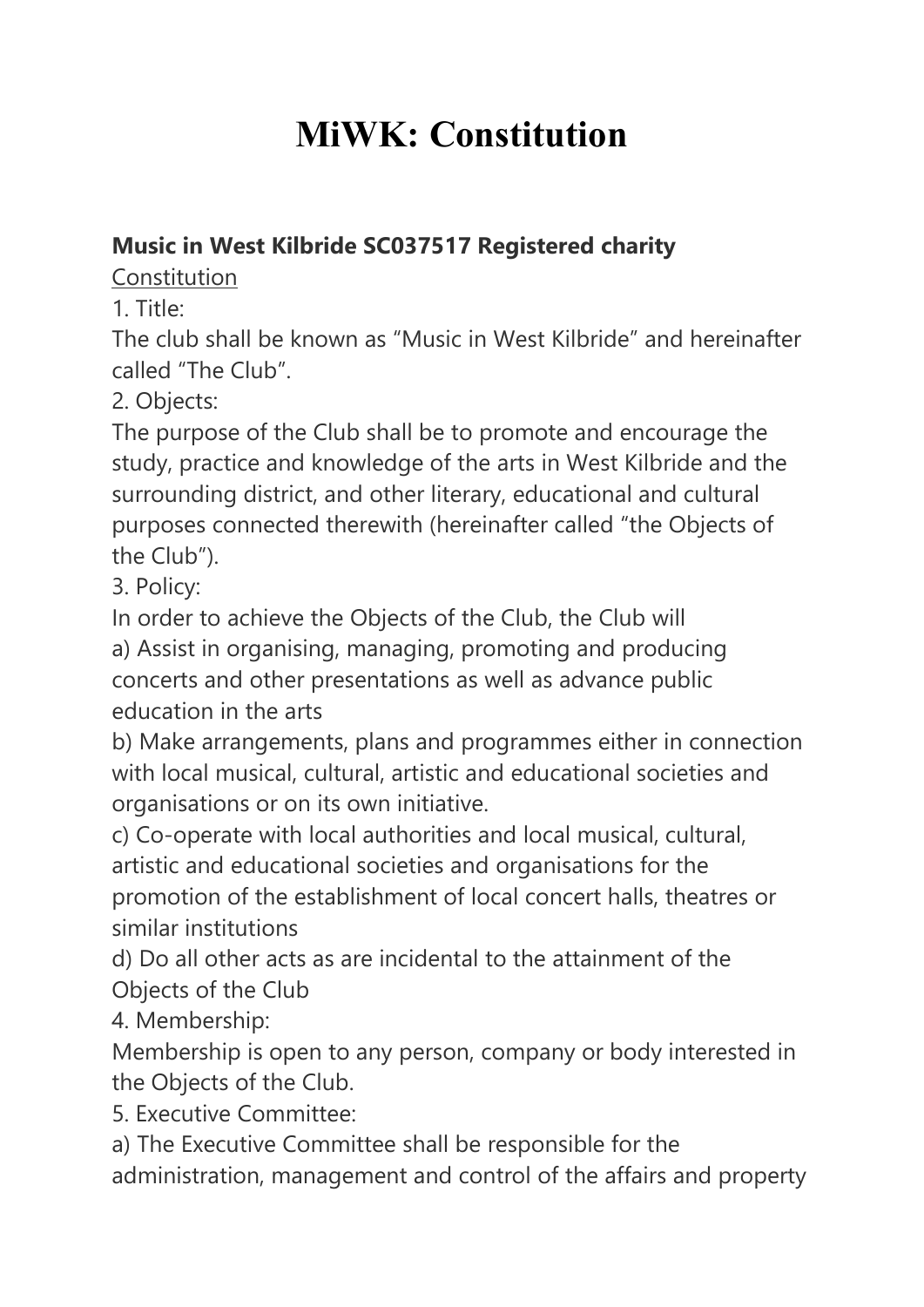of the Club, including details of membership and subscriptions b) The Executive Committee shall consist of not more than six and not less than four members, exclusive of Officers, who shall be members of the Executive Committee ex officiis.

c) The first members of the Executive Committee shall be appointed by a meeting of members to be held within 14 days of the Club being constituted. Thereafter the Executive Committee shall be appointed by members of the Club at the Annual General Meeting.

d) The Executive Committee shall establish such sub-committees for such purposes and on such terms and conditions as the Executive Committee deems necessary.

6. Officers

a) The following officers shall be elected annually by the Executive Committee:

i) The Chair

ii) The Treasurer

iii) The Secretary

iv) Such other officers as the Club may appoint

b) The Officers shall be responsible for such duties as the Executive Committee may decide from time to time

c) The Officers shall be appointed for a period of one year but shall be eligible for reelection on retiral.

7. Honorary Members

The members of the Club may from time to time at an Annual General Meeting appoint any person to the Honorary President of the Club and may regulate the terms and conditions of such appointment

8. Annual Accounts

The Executive Committee shall prepare annual accounts, complying with all relevant statutory requirements. Where external scrutiny is required under any statutory provisions (or if they otherwise think fit), they shall ensure that external scrutiny of such accounts is carried out by a suitably qualified person.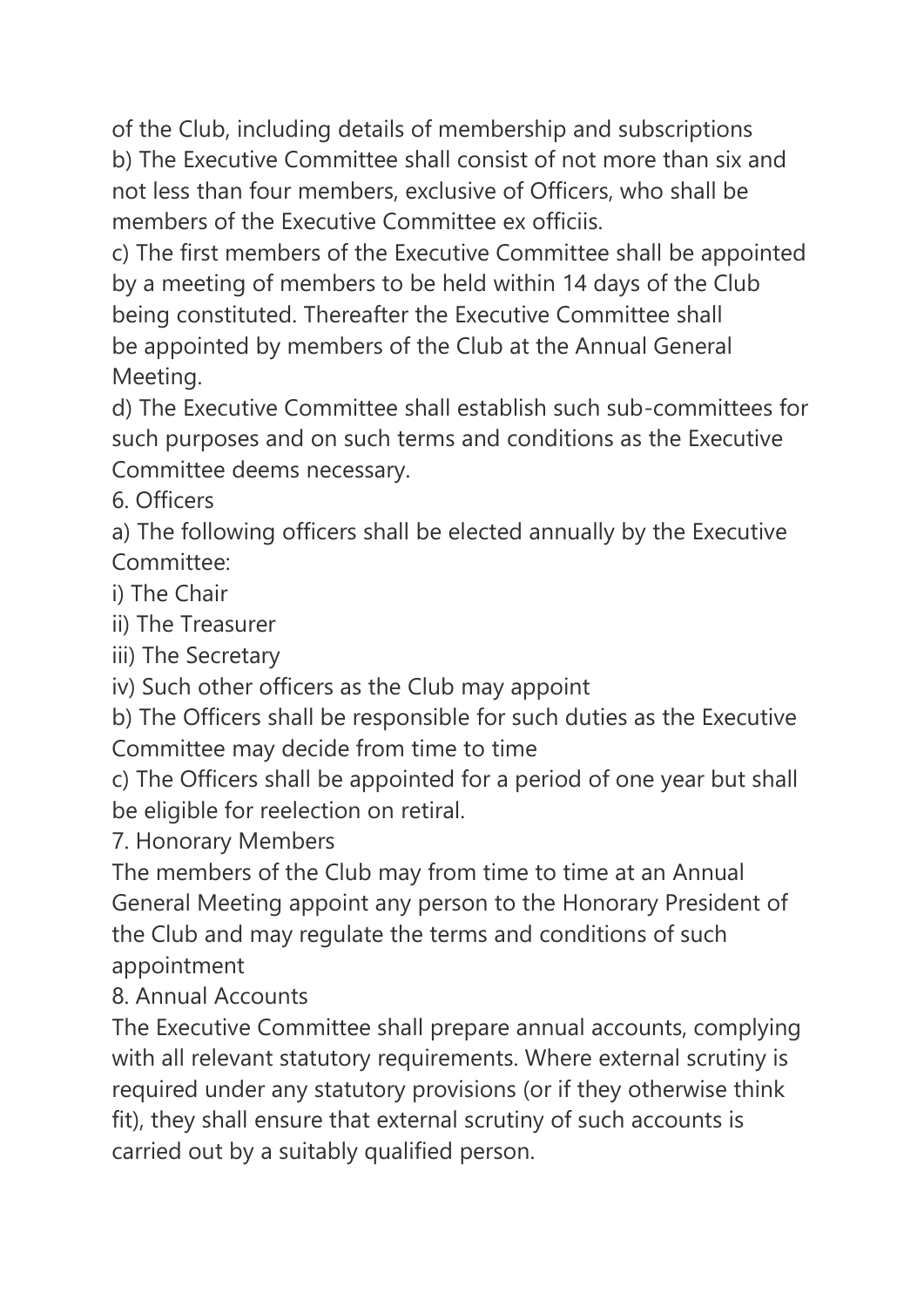9. Meeting of the Club

a) The Club shall hold an Annual General Meeting in each year at such time and place as the Executive Committee shall determine b) A Special Meeting of the Club shall be called by the Secretary on the written request of three members, or on the unanimous written request of the Officers, or on the written request of a majority of the Executive Committee.

c) Seven clear days' notice in writing shall be given by the Secretary for all meetings of the Society; the notice shall state the reason for calling the meeting and in the case of a Special Meeting , the terms of any resolutions to be put before the Club shall be annexed to such notice

d) Three members of the Club or such greater number as the Club at the Annual General Meeting may determine, shall form a quorum.

10. Annual General Meeting

a) The business of the Annual General Meeting shall include:

i) the election of the Executive Committee,

ii) the appointment of a suitably qualified organisation/ person to complete external scrutiny/ examination of the Accounts of the Club iii) the consideration of an annual report, which shall be prepared by the Executive Committee, of the work done by the Club and of the report of the accounts examiner and the accounts of the Club b) The Agenda and accounts shall be made available to all members prior to the meeting.

c) Any member may have a motion placed on the Agenda by submitting it to the Secretary not less than 48 hours before the Annual General Meeting.

d) The Chair may, at his or her discretion, accept motions at the Annual General Meeting

11. Finance:

a) The funds of the Club shall be applied solely towards the promotion of the Objects of the Club

b) The Treasurer shall keep books showing all the Income and